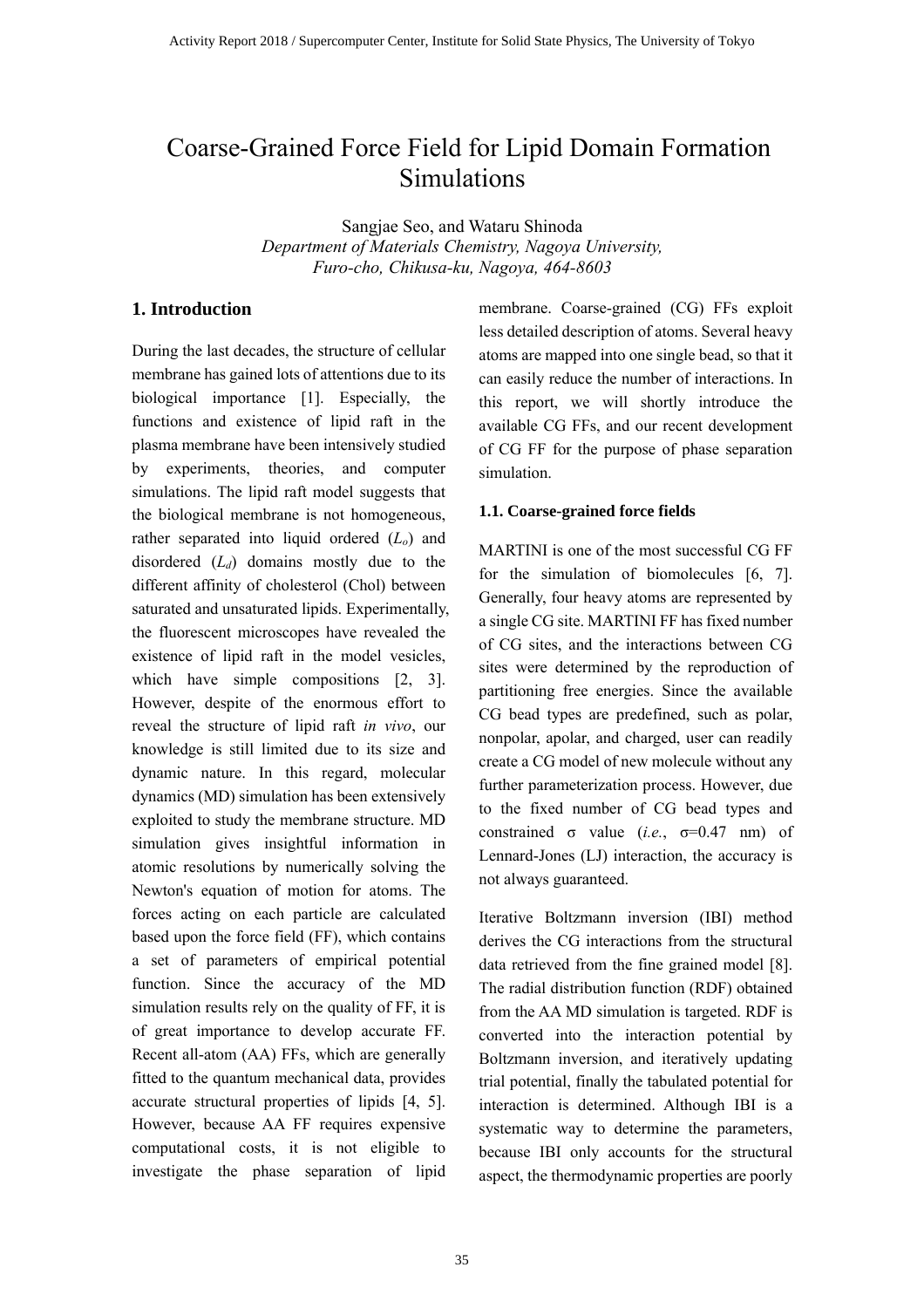described.

Shinoda-DeVane-Klein (SDK) model was designed to accurately predict the interfacial properties [9, 10]. The parameters were optimized against the thermodynamic properties, and SDK model can accurately reproduce the membrane properties. However, the previous cholesterol model developed in the SDK was not successful to show the phase separation of lipid mixtures in the same condition to the experiment [11]. In this study, we developed a new CG FF, coined SPICA FF, which can accurately predict the phase behavior, in the spirit of SDK model [12].



Fig. 1: CG Mapping of DLiPC and SM lipid. Solid circle indicates the new bead developed in this study and dashed circles are taken from SDK model. The name of bead type in the parenthesis is the similar bead taken from the SDK model.

interaction is sometimes added.

#### **2. Methods**

## **2.1. Modeling and parameterization**

SPICA FF was developed as an extension of SDK model. We added new lipid types; sphingomyelin (SM) and polyunsaturated lipids, and optimized the Chol parameters to accurately reproduce the structural properties. CG mapping scheme and resolution followed that of the SDK model. Three to four heavy atoms of lipid molecules were mapped into CG beads. Figure 1 depicts the CG mapping of SM and DLiPC. Functional groups, such as hydroxyl group, and amino group, were mapped into one CG bead.

SPICA FF exploits the same functional form of the potential functions used in the SDK model. The bonded interactions are defined as,

$$
U_{\text{bonded}} = \sum_{\text{bond}} k_b (r_{ij} - r_0)^2 + \sum_{\text{angle}} k_{\theta} (\theta_{ijk} - \theta_0)^2
$$

$$
+ \sum_{\text{dihed}} k_{\phi} \Big[ 1 + \cos \Big( n \phi_{ijkl} - d \Big) \Big]
$$
(1)

For the angle parameter, in order to avoid angle collapse, additional Lennard-Jones (LJ) type

$$
U_{1-3}^{\text{correct}} = \sum_{1-3} \left[ U_{nb} \left( r_{ij} \right) - U_{nb} \left( r_{\text{min}} \right) \right] \text{ for } r_{ij} < r_{\text{min}} \quad (2)
$$

We determined the parameters of bonded interaction by fitting to the distribution obtained from the AA MD simulation. The non-bonded interaction is defined as;

$$
U_{nb}(r_{ij}) = \begin{cases} \frac{3\sqrt{3}}{2} \varepsilon_{ij} \left[ \left( \frac{\sigma_{ij}}{r_{ij}} \right)^{12} - \left( \frac{\sigma_{ij}}{r_{ij}} \right)^{4} \right] & \text{for the pairs} \\ \frac{27}{4} \varepsilon_{ij} \left[ \left( \frac{\sigma_{ij}}{r_{ij}} \right)^{9} - \left( \frac{\sigma_{ij}}{r_{ij}} \right)^{6} \right] & \text{for any other pairs} \end{cases}
$$
(3)

Basically, the non-bonded interactions were determined to satisfy surface tension and density of analogue molecules. For the cross interactions (between different bead types), the  $\sigma$  values were easily determined by the Lorentz-Berthelot rule,  $\sigma_{ij} = \frac{\sigma_{ii} + \sigma_{jj}}{2}$ . However, fitting to such thermodynamic properties could not decide most of ε values of cross interactions because it does not follow the conventional combination rule. Thus, for lipid molecules, the remaining  $\sigma_{ij} = \frac{\sigma_{ii} + \sigma_{jj}}{2}$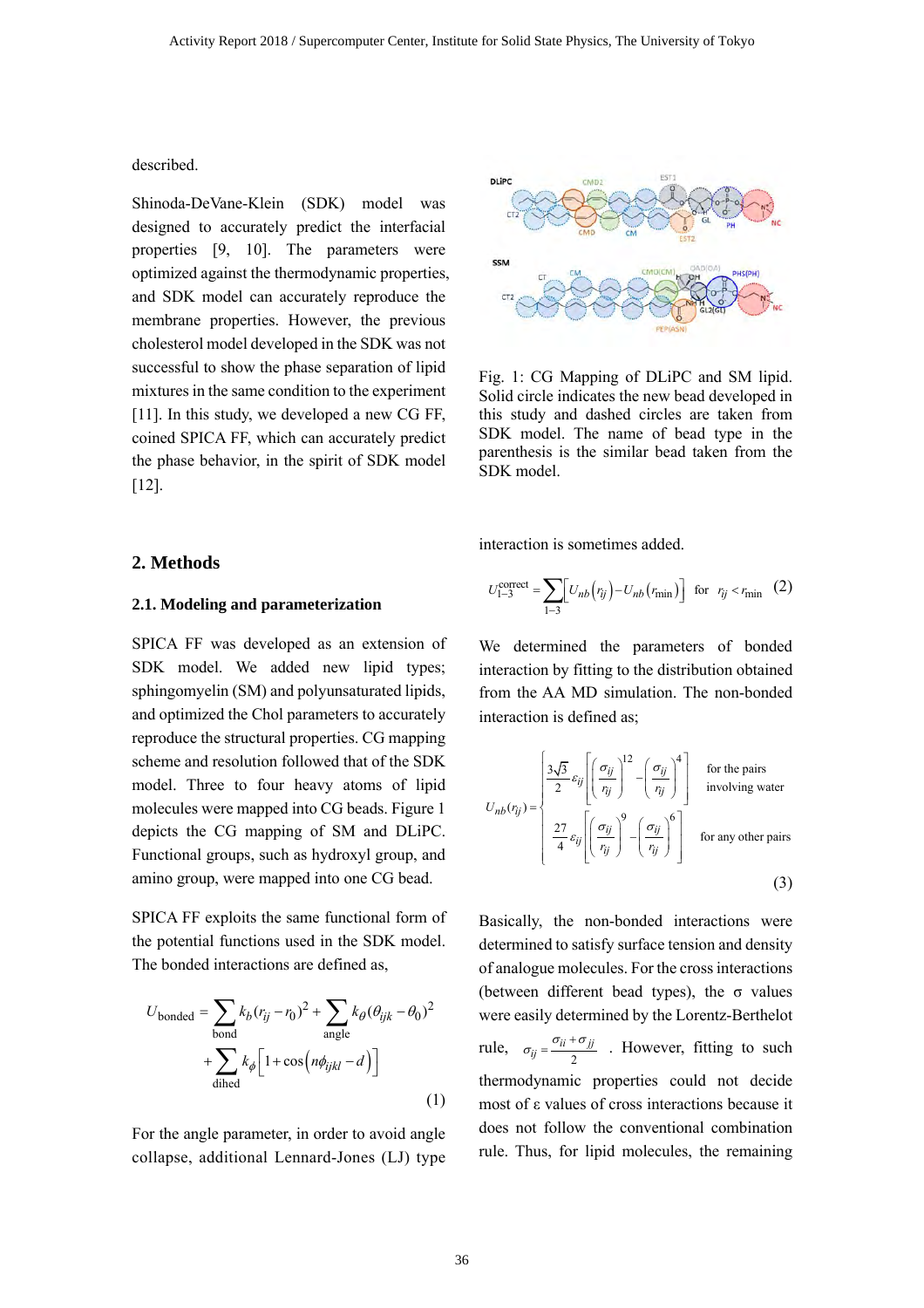cross interactions were optimized by targeting membrane properties, such as membrane area, thickness, area compressibility modulus. Moreover, for the optimization of Chol model, in order to make Chols correctly partition in the mixture systems, 2D RDF was also considered. Namely, we calculated 2D RDF of Chol-lipid in lipid membranes for a series of different concentration of Chol from AA MD simulations, which were used as reference data for the optimization of CG parameters.

Since there was no systematic way to determine the parameters that simultaneously satisfy the membrane properties, we explored the parameters by random searching. To reflect the chemical interaction, we multiplied the scaling value, *k*, to the conventional combination rule,  $\varepsilon_{ij} = k \sqrt{\varepsilon_{ii} \varepsilon_{jj}}$ , and created a huge number of parameter sets, which have various scaling values for each interaction. Then, we chose the best parameter set, which most accurately reproduce all the target membrane properties.

#### **2.2. Molecular dynamics simulation**

We conducted both AA and CG MD simulations. AA MD simulations were conducted using NAMD package with the CHARMM36 FF [4] to produce the reference data. The AA MD simulations were run for 1 μs at 323K and 1atm controlled by Langevin dynamics and Nosé-Hoover Langevin piston, respectively. CG MD simulations were conducted using LAMMPS for 500 ns to calculate the membrane properties. Nosé-Hoover thermostat and Parrinello-Rahman barostat were used to maintain the temperature and pressure at 323K and 1atm, respectively. For ternary mixture systems, the temperature was set at 298K, which is the same condition as the experiments.

The initial structures were prepared by the

CHARMM-GUI [13]. In case of ternary mixtures, the small patches created by CHARMM-GUI were duplicated to generate large membrane.

# **2.3. Analyses**

We measured the various membrane properties to assess the SPICA FF. Area per lipid was measured by dividing the simulation box size by the number of lipids. The thickness of membrane was defined as the average phosphate-phosphate distance. The area compressibility was calculated by

$$
K_A = \frac{k_B T \langle A \rangle}{N \sigma_{\langle A \rangle}^2} \tag{4}
$$

where  $\langle A \rangle$  and  $\sigma_{\langle A \rangle}^2$  are the average surface area and the dispersion, respectively. The segmental order parameter was calculated by

$$
S_{ZZ} = \frac{\langle 3\cos^2\theta - 1 \rangle}{2} \tag{5}
$$

where  $\theta$  is the angle between membrane normal and the vector connecting consecutive hydrophobic tail beads.

For the phase separation simulation, we quantified the degrees of phase separation by the contact ratio, which is defined as

$$
\Phi_{\rm C} = \frac{N_{\text{chol-sat}}}{N_{\text{chol-sat}} + N_{\text{chol-unsat}}} \tag{6}
$$

where  $N_{x-y}$  is the number of contacts between *x*lipid type and *y*-lipid type. We counted the number of contacts in the shared edged from the Voronoi tessellation.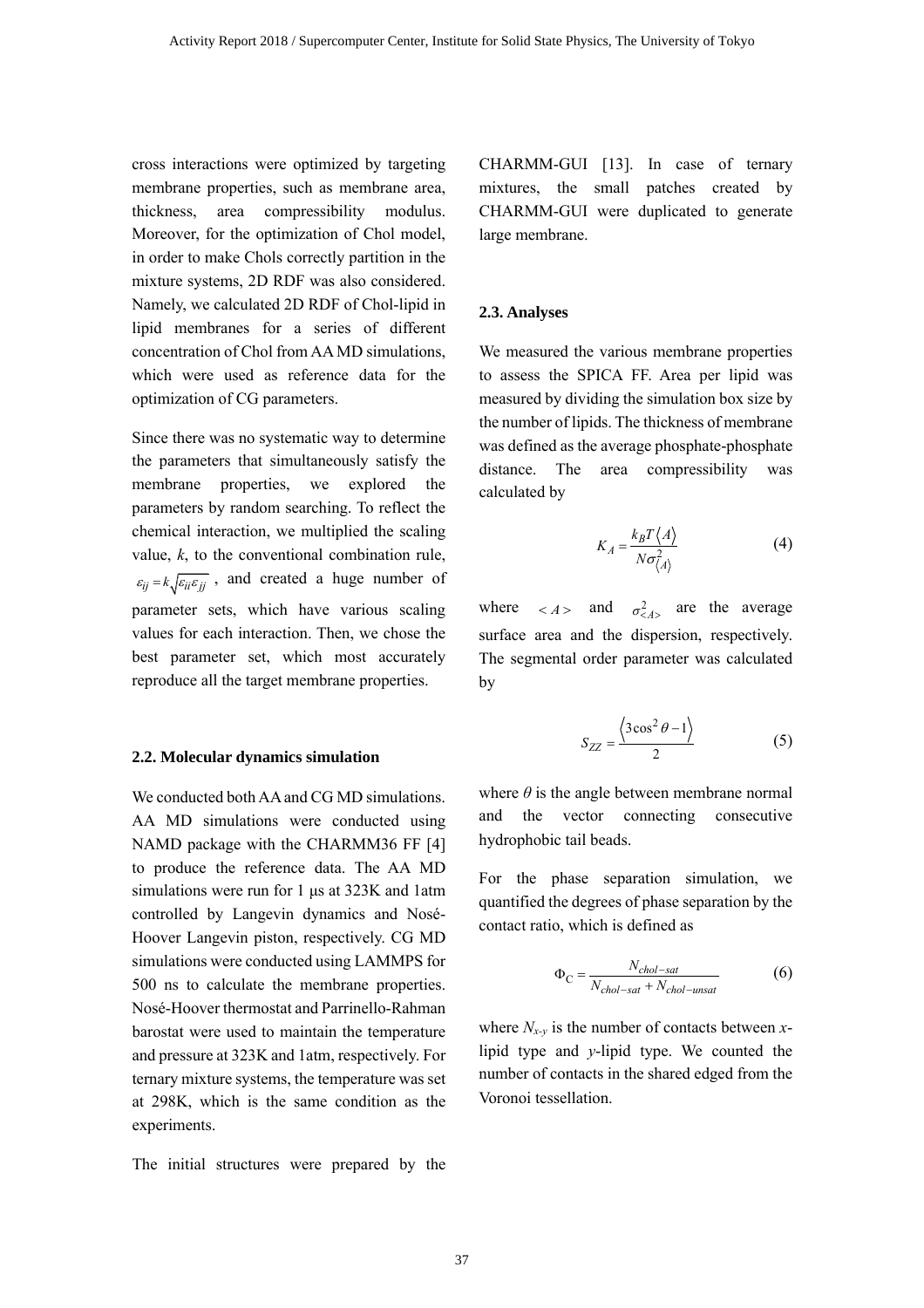# **3. Results and Discussion**

## **3.1. Membrane properties**

We evaluated the quality of SPICA FF by comparing the membrane properties to the AA simulations and experimental results. Table. 1 lists calculated membrane properties of area, thickness, and area compressibility. The membrane properties of unitary membrane show good agreement with AA MD result.

| Lipid        |      |      | SA/lipid $\left[\AA^2\right]$ Thickness $\left[\AA\right]$ K <sub>A</sub> $\left[mN/m\right]$ |      |     |     |
|--------------|------|------|-----------------------------------------------------------------------------------------------|------|-----|-----|
|              | A A  | CG   | AA                                                                                            | CG   | AA  | CG  |
| <b>SSM</b>   | 54.4 |      | 57.2 43.1                                                                                     | 41.4 | 440 | 460 |
| <b>PSM</b>   | 55.4 | 56.8 | 40.7                                                                                          | 39.6 | 350 | 460 |
| <b>DLiPC</b> | 70.2 | 71.3 | 36.9                                                                                          | 36.9 | 263 | 357 |

Table 1: Calculated membrane properties of unitary membranes. Errors of SA/lipid and thickness are less than  $\pm 1\%$ , and  $K_A$  is less than 10%.



Fig. 2: Membrane properties containing Chol.

Figure 2 displays the membrane properties of binary mixtures containing various Chols

contents. Similar to the unitary systems, the results of CG MD simulations of binary mixtures are well agreed with the AA MD simulation results. The condensing effect and ordering effects, which are evidenced by the smaller area and larger thickness in the higher Chol concentration, are well reproduced by the SPICA force field.



Fig. 3: Order parameters of membranes containing Chol.

The order parameter of CHARMM FF was extensively evaluated by comparing to the experimental values, and it has been shown that CHARMM can accurately reproduce the *S<sub>CD</sub>* value [4]. Since we cannot directly evaluate the *SCD* value from CG MD, we calculated the CGed segmental order parameter,  $S_{ZZ}$ , (Eq.(5)) instead, and compared between AA and CG MD simulations. As shown in Fig. 3, although *Szz* values of CG MD simulation are slightly lower than that of AA MD simulation, the overall agreement is still satisfactory and the *Szz* variation as a function of chol concentration is also reproduced. The ordering effect of Chol is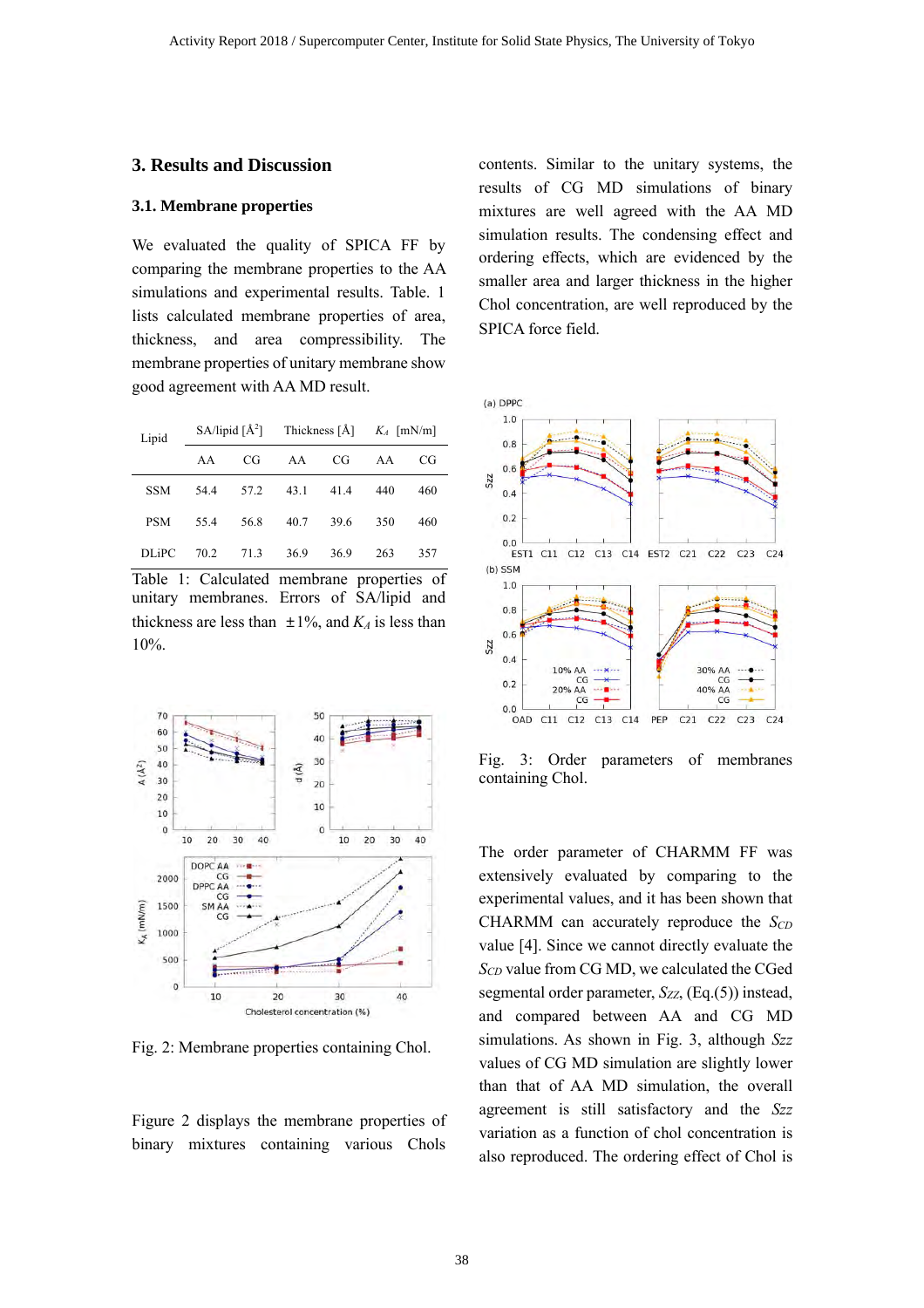clearly shown by higher order parameters in the higher Chol concentrations.

We also paid extra attentions to the Chol distribution. We plot the 2D RDF and compared with AA MD simulation result (Fig. 4). In case of DOPC membrane, the RDF plots of Chol almost coincide with AA simulation result. The locations and height of each peak are well reproduced by SPICA FF.



Fig. 4: 2D RDFs of each pair in DOPC membrane containing Chol. (a) Pair of Chol-Chol, and (b) Chol-DOPC

In addition to the 2D RDF, we also checked the Chol distribution with respect to the Chol faces. Chol has two faces; *α*-face is a flat surface, and *β*-face is a rough surface containing protruded methyl group. Due to the asymmetric structure of Chol, it has been known that the Chol distribution shows three-fold symmetry. Figure 5 shows the in-plane Chol distribution with respect to the reference orientation of Chol. First, the highlights correspond to the peaks in the 2D RDF curves. In case of AA MD simulation, one

can observe the three hot spots pointed by the red arrows, which indicates the three-fold symmetry. Although the Chol model of SPICA failed to reproduce 3-faces, the overall distribution on *α*-face and *β*-face is still well reproduced.



Fig. 5: In-plane probability distribution of Chols. (a) Schematic description of the orientation. (bc) Arrows indicate the three-, and two-fold symmetry.

#### **3.2. Phase separation simulation**

One of the main goals of the development of the SPICA FF was to accurately reproduce the phase behavior in the ternary mixture. As mentioned above, the stronger interaction between Chols and saturated lipids leads to the phase separation of *Lo* and *Ld* domains. First, we evaluated the chemical potential of Chol in different lipid membranes. One Chol molecule in the lipid bilayer was pulled from the equilibrium position to the water region, and the required free energy was calculated by the adaptive biasing force method [14]. As Fig 6 depicts, the free energy difference between in the lipid bilayer and water region. Smaller free energy difference at higher Chol concentration indicates that Chols prefer the higher concentrations regardless of the lipid type. In addition, Chol shows preferred interaction with saturated lipid, such as SSM and DPPC. The chemical potential difference between DOPC and saturated lipid suggests that Chol prefers to stay in the saturated lipid domain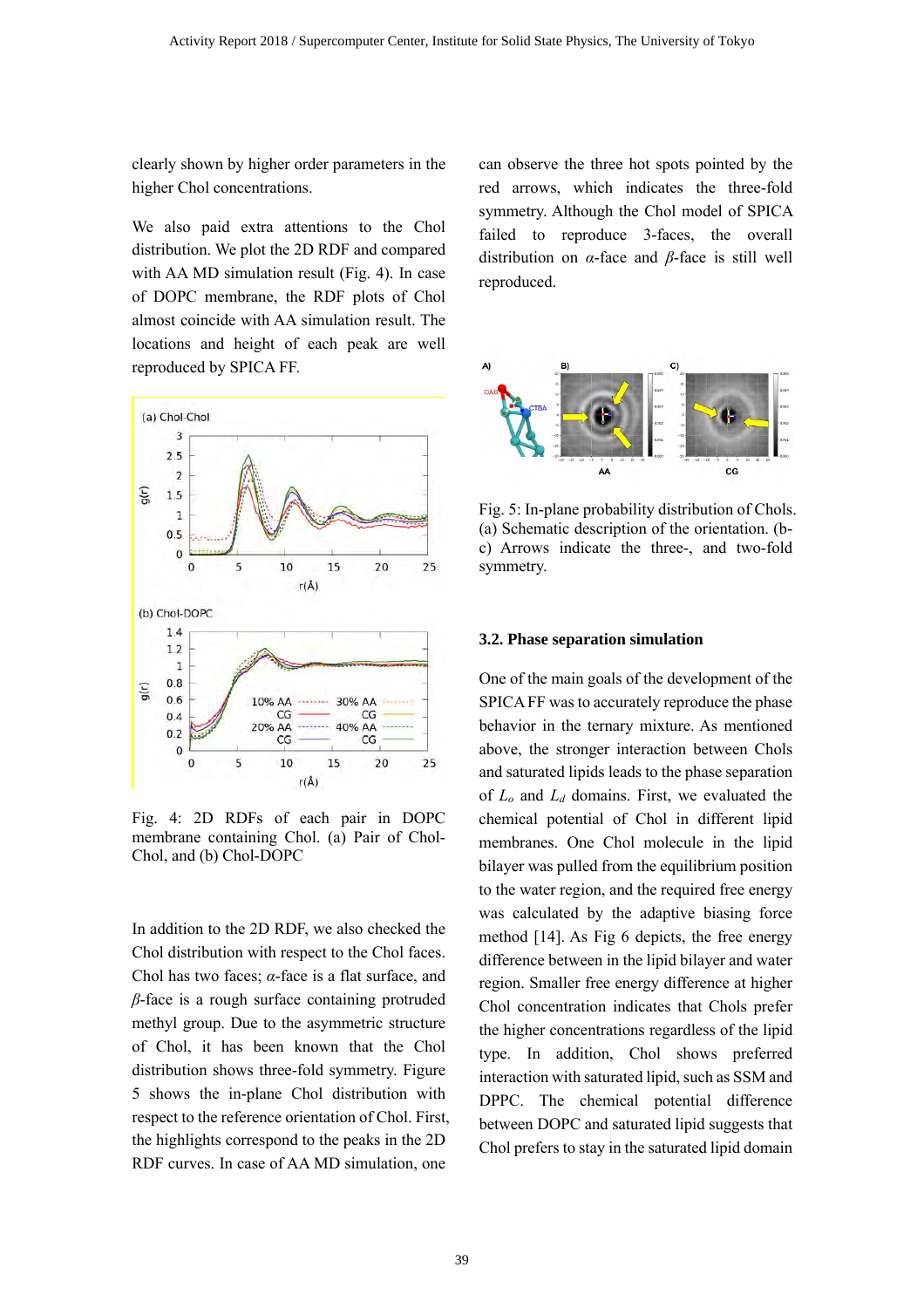and the trend is accelerated as increasing Chol concentration, which leads to the phase separation.



Fig. 6: Chemical potential of Chols in different lipid membrane.

We simulated the ternary mixture of DOPC, DPPC and Chol (DPPC-DOPC-CHOL) in 1:1:1 ratio. This composition extensively investigated by the fluorescent experiments has been shown macroscopic phase separations. However, the

MARTINI FF has failed to obtain the phase separation of this mixture. We have carried out a CG-MD simulation of the DPPC-DOPC-CHOL mixture for 4 μs and succeeded in showing a phase separation. As shown in Fig. 7, the membrane was phase separated into *Lo* region enriched with DPPC and Chol, and *Ld* region mostly consisted with DOPC. The contact ratio increased up to 0.8, which clearly indicated the enrichment of Chols in the DPPC region.

We also tested the polyunsaturated lipid for the phase separation. The CG MD simulation of the mixture of DPPC, DLiPC, and Chol (DPPC-DLiPC-Chol) was conducted for 4 μs. Similar to the membrane of DPPC-DOPC-CHOL, DPPC-DLiPC-Chol membrane was also phase separated. Interestingly, the membrane showed anti-registered (phase asymmetric) domain separation. We speculated that the large hydrophobic mismatch leads to the antiregistration. The average thickness of *Lo*



Fig. 7: Snapshots of phase separation in the course of simulation. (a-b) DPPC-DOPC-Chol, (c-d) DPPC-DLiPC-Chol.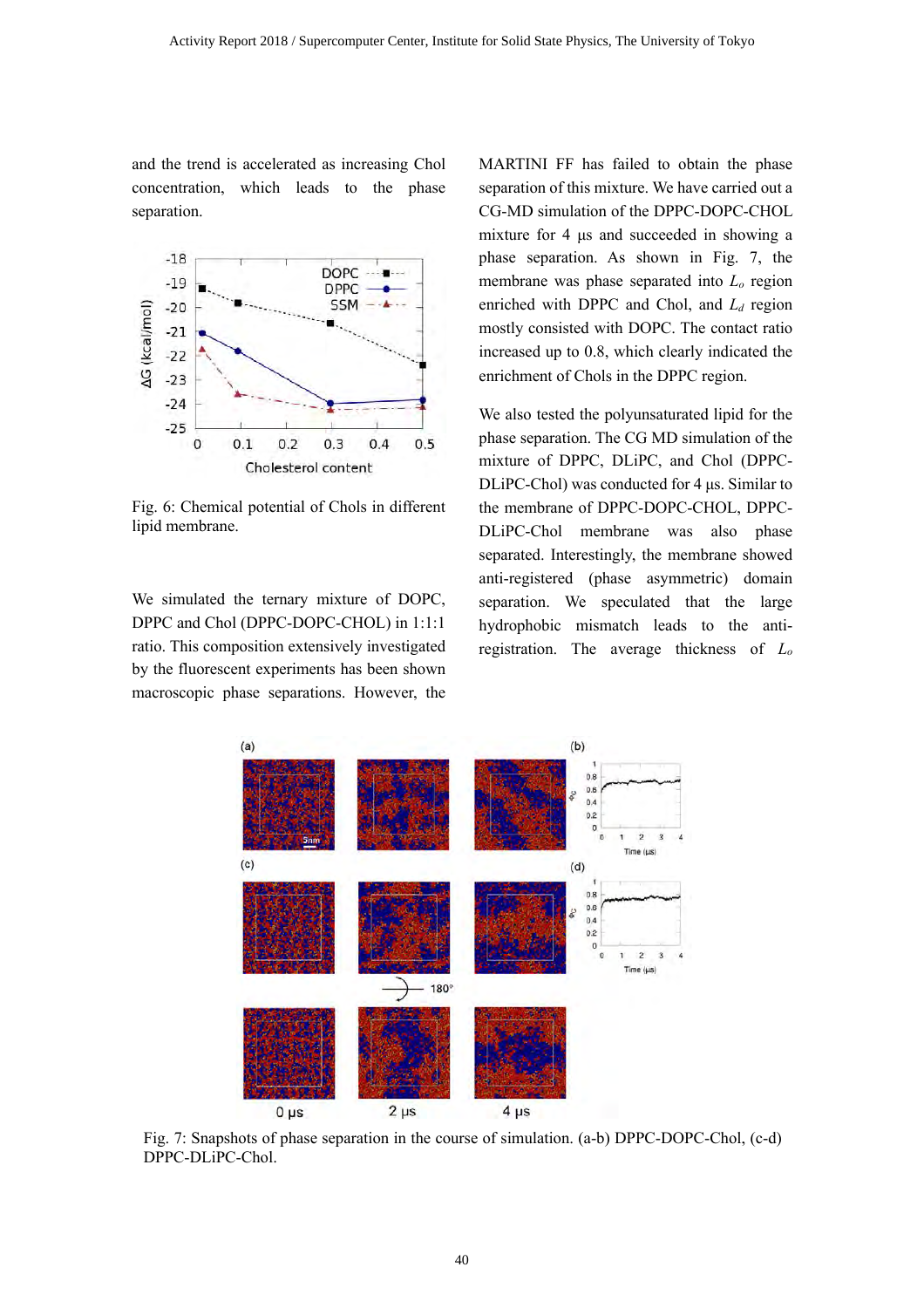

Fig. 8: Snapshots of phase separation in the course of simulation. (a-b) SSM-DOPC-Chol, (c-d) SSM-POPC-Chol.

domains enriched with DPPC and Chol increases up to 44 Å, whereas, *Ld* domains, mostly consisting DLiPC is only about 37 Å. Thus, the large hydrophobic mismatch between *Lo* and *Ld* domain may give rise to the antiregistration to minimize the hydrophobic mismatch energy.

Since SM lipids are generally accepted as the main lipid type induces the phase separation in the plasma membrane, we also run the CG MD simulation of the mixture of SSM, DOPC, and Chol (SSM-DOPC-CHOL). Experimentally, it already has shown that the ternary mixture of SSM-DOPC-CHOL shows the macroscopic phase separation [2]. Figure 8 displays the phase behavior in the course of the simulation. Similar to experimental results, the mixture showed phase separations after 4 μs. The contact ratio increased up to 0.8. Also, it has been experimentally shown that the replacement of DOPC to POPC leads to the conversion from macroscopic phase separation to microscopic phase separation [2]. We could observe the same phenomenon. As shown in Fig 8, in case of SSM-POPC-CHOL, the domain size after the phase separation is much reduced and the

membrane shows ambiguous domain boundaries. It was also confirmed in the contact ratio plot. Although the contact ratio slight rises at the initial step of phase separation, the value was saturated at  $\sim$ 0.6. This clearly indicates the disruption of domains because of the replacement of unsaturated lipid.

# **4. Conclusion**

Accurate prediction of phase separation using CG MD simulation is important to understand underlying mechanism of lipid raft formation. In this research, we developed a new coarsegrained force field, called SPICA, which can accurately reproduce the membrane properties and phase behavior. The parameters were fitted against the membrane area, thickness, and area compressibility modulus. More importantly, the Chol model was highly optimized against RDF, so that the Chol partitioning in the mixture was accurately calculated. Then, we ran a series of CG MD simulations of the ternary mixtures consisting saturated lipid, unsaturated lipid, and Chol. The phase behavior observed from the CG